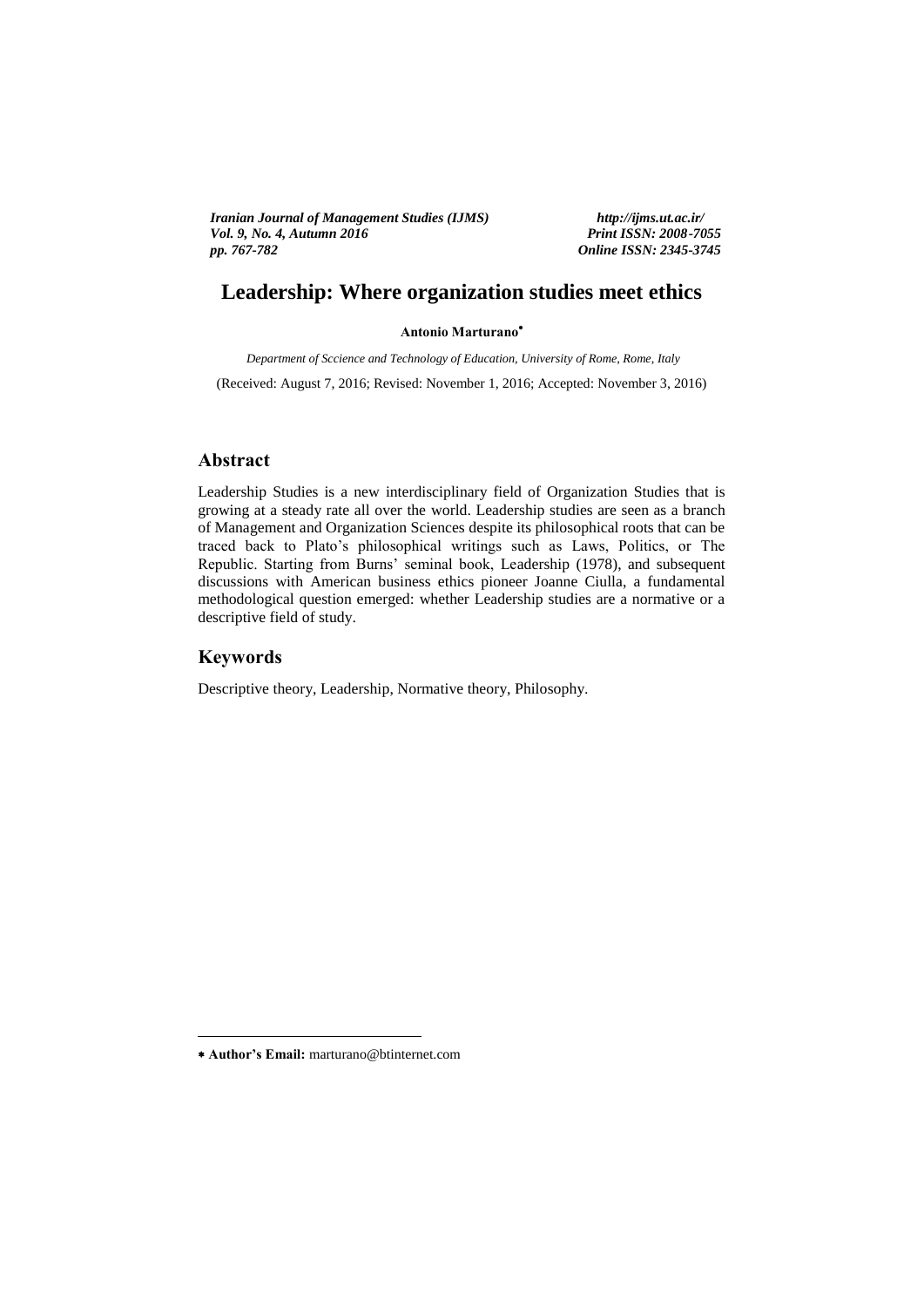### **Introduction**

Leadership Studies is a new interdisciplinary field of Organization Studies that is growing at a steady rate all over the world. Leadership studies are seen as a branch of Management and Organization Sciences despite its philosophical roots that can be traced back to Plato's philosophical writings such as Laws, Politics, or The Republic. Starting from J.M. Burns' seminal book, Leadership (1978), and subsequent discussions with American business ethics pioneer Joanne Ciulla, a fundamental methodological question emerged: whether Leadership studies are a normative or a descriptive field of study.

This is a very important distinction as it splits Leadership studies in two, albeit not definite, fields: one belonging to Social Sciences where this dichotomy (normative and descriptive) is believed not to be a problem, as the dominant paradigm is German sociologist Max Weber's notion of wertfrei, that is social science should not include any reference to values. On the contrary, for normative theories of leadership, it is a puzzle. According to normative theorists (such as Joanne Ciulla), the descriptive theories are not actually fully descriptive; they, indeed, are backhanded as they retain their significance in an ambiguous balance between normative and descriptive ones.

Very similarly, leadership popular literature also masks a normative meaning under the vest of a descriptive narration. Leadership studies are therefore broke up into in two, often overlapping, fields: one which does not care about the distinction between normative and descriptive as it relies on social sciences methodology whose supporters believe to shield leadership studies from judgments of values; the other, on the contrary, is aware of this slippery and questions the validity of a social science methodology for leadership studies as the latter actually implies notions borrowed by the humanities: the normative/descriptive shift should be carefully analyzed in its magnitude.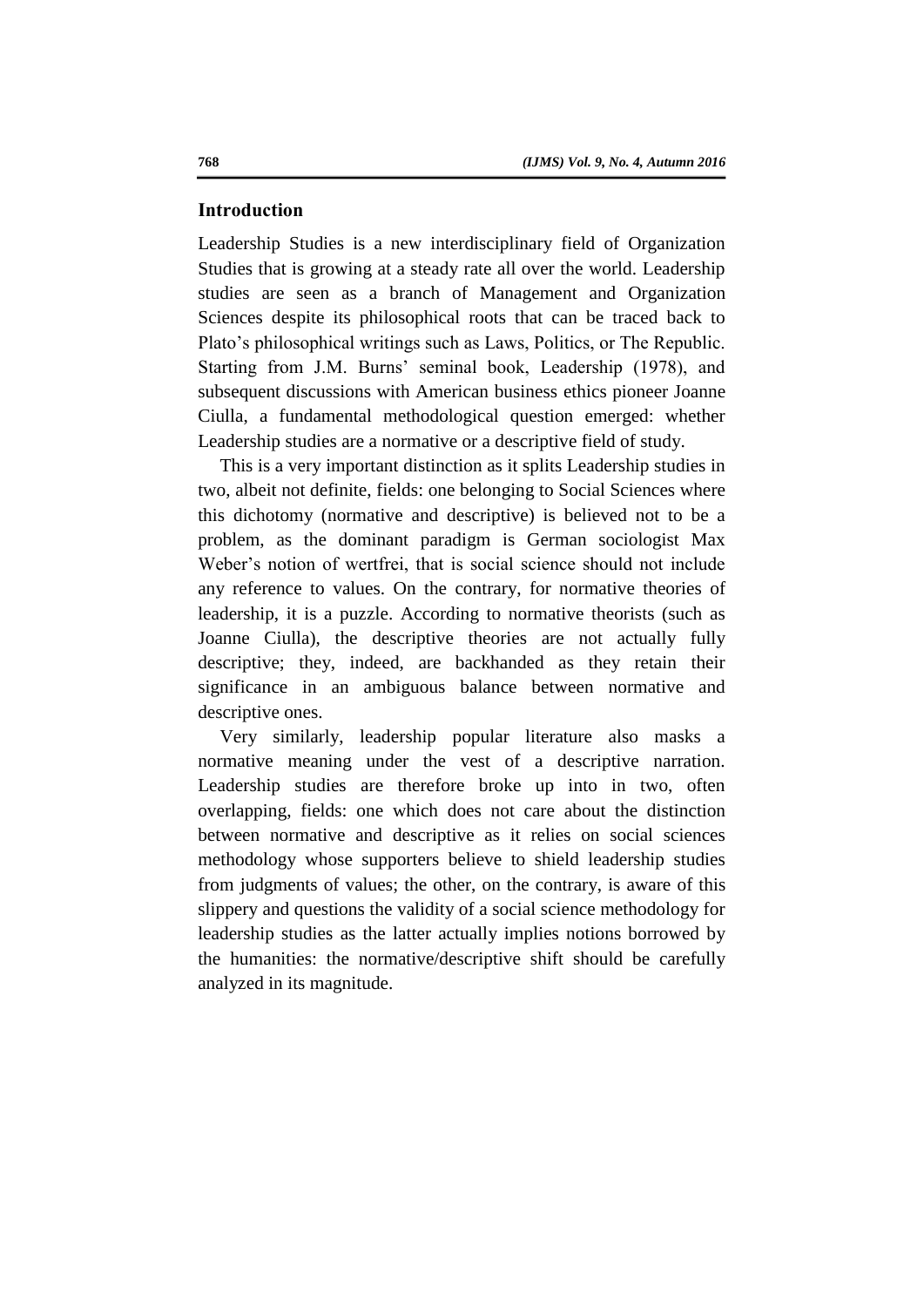#### **The origins of leadership studies**

While the birth of leadership is traceable to the early writings of Plato (notions than noticeably reinterpreted in Averroes' Commentary on Plato's Republic) and Aristotle (Nicomachean Ethics), it is only from the  $19<sup>th</sup>$  Century that we had a renewed interest for studies in a leader's qualities or characteristics. The modern origins of leadership studies owe in a significant way to the contributions of those who implemented the so-called traits theory, and in particular to the Great Man Theory which is actually a product of the  $19<sup>th</sup>$  century scholars.

Traits theory's earliest forms have provided an easy explanation for the complex collection of individual characteristics a leader should possess. While the original base of Trait theories can be traced back in several Greek classics such as Homer's The Odyssey and Iliad, the Great Man Theory was reintroduced in western culture with Carlyle (1969) and Emerson studies (1996). In more recent times (1940), new studies on Traits theory were set by several authors up in the United States (Bird, 1940; Stodgill, 1948; Mann, 1959). Finally, Traits theory was further analyzed during the 80s by showing that while no collection of traits could guarantee an individual's raise to leadership in any context, holding certain traits make it more likely that a person will be granted or assigned a leadership position (Marturano, 2014).

These characteristics have much in common with the qualities previously associated with the Great Men theories such as physical features, personality factors, education, and skills. On the other hand, exactly which of these characteristics a leader should possess is something that is considered to change continuously across time and seems related more to how a leader is perceived by his/her followers rather than to his or her real characteristics (Marturano, 2014).

Trait theories have started debates on some "philosophical-like questions" about leadership, such as whether leaders are made or born, which is related to leadership characteristics (Marturano, 2014; Kets de Vries & Engellau, 2014; Avolio, 2005; Jackson & Parry, 2008: 16; Riggio, 2009), and about the nature of charisma (Weber, 2015; Conger & Kanungo, 1998; Adair-Toteff, 2005; Marturano &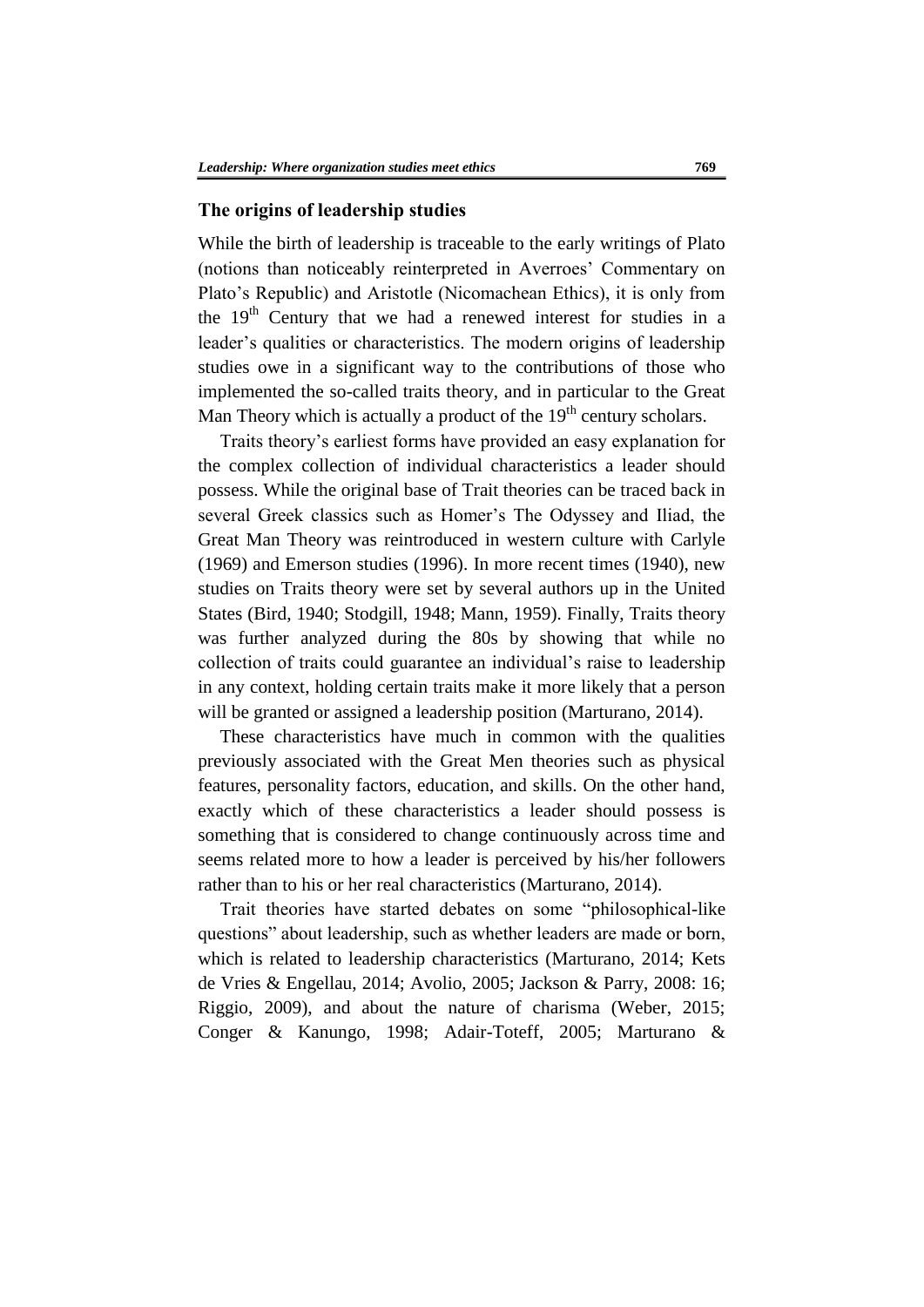Arsenault, 2008), starting what eventually became highly disputed concerns on the very nature of Leadership.

## **From leadership as personality study to leadership as behavior and action**

Leadership Studies can be sorted in three main groups, each related to a dominant disciplinary paradigm: Leadership as personality, leadership as behavior and action, and leadership as a symbol (Andersen, 2000); trait theories were the central paradigm of the first category. After the Second Word War, the booming of social sciences allowed Traits theory to be reinforced by using research tools such as data analysis (either qualitative or quantitative). This methodological wave become dominant not only in that particular leadership field but it was a result following a general trend that crossed the majority of social studies.

Leadership as behavior and action is linked to leadership style theories; they are focused on the behavior or behavioral patterns of leaders. These theories are still very popular and often go beyond a description of the behavioral pattern of leaders to offer explanations for the cause of leadership styles and their consequences in terms of effectiveness (McCall, 1976).

Starting in 1945, the Ohio State University Leadership Studies of Leadership Behaviors sought to identify the observable behaviors of leaders instead of identifying personality traits. Using data collected by interviews, observation, and questionnaires, the results showed that two factors accounted for most of the variance (Marturano, 2014). These two factors were named Consideration and Initiating Structure (Tracy, 1987). The first reflects the extent to which leaders exhibit concern for the welfare of the group members; that is oriented towards interpersonal relationships, mutual trust, and friendship. This leadership style is people-oriented.

The latter reflects the extent to which an individual is likely to define and structure her role and those of her subordinates toward goals attainment. This leadership style is task-oriented (Fleishman & Harris, 1962). These are the extremes between which the behavior of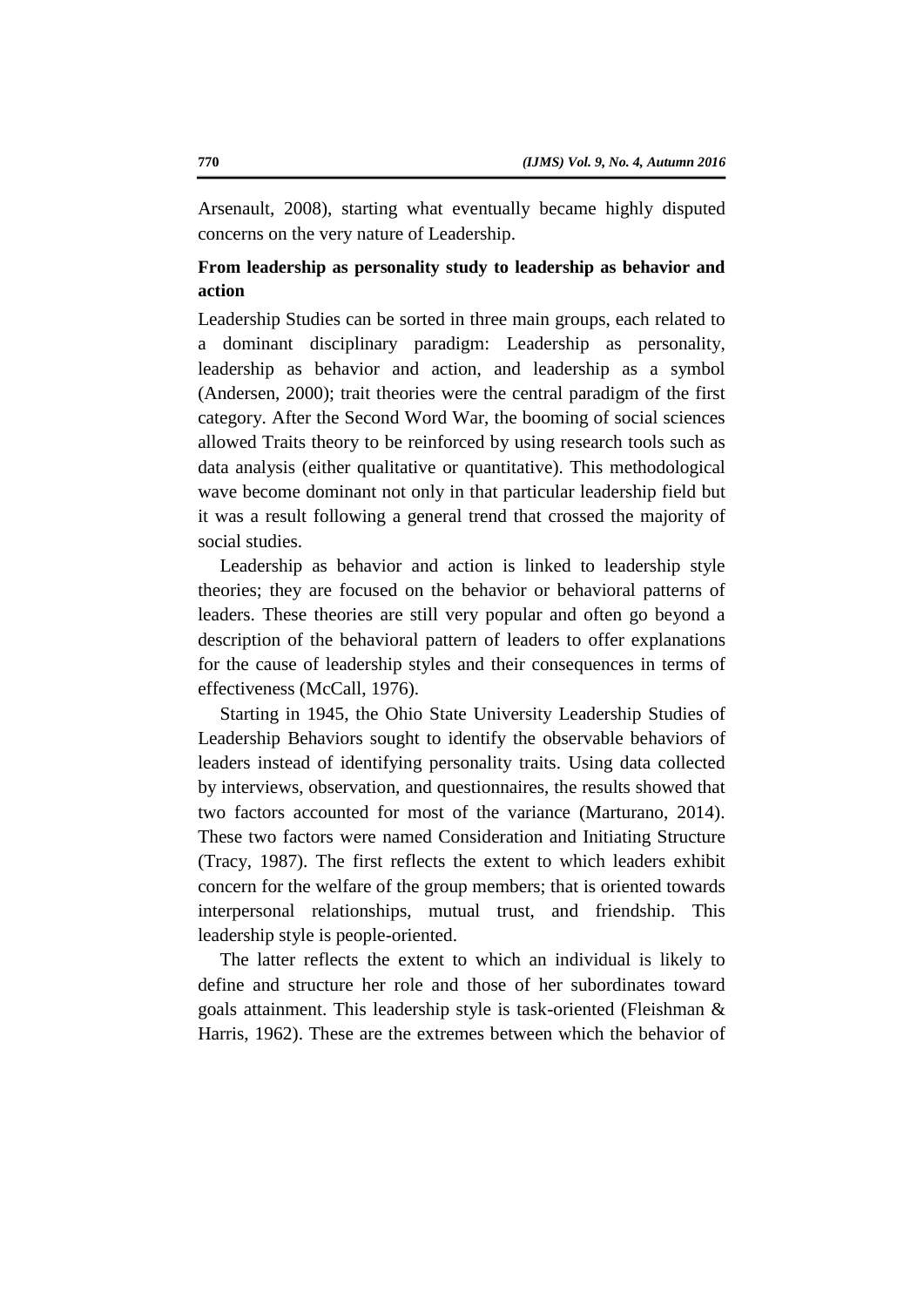managers ranges; indeed, managers are neither just task-oriented nor just people-oriented (Bass, 1990).

Several questionnaires and instruments for measuring leadership qualities, as many have pointed out, followed the original Ohio State University Leadership Studies of Leadership Behaviors research and led to two different and opposed views of the relationship between leadership and effectiveness (Marturano, 2014).

Creators of the famous Managerial Grid Blake and Mouton (1964) have claimed that team management is the only best leadership style. Fiedler (1967), on the opposite, argued that leadership behavior should be flexible as it needs to fit a given situation to ensure organizational effectiveness (Contingency Model).

Contingency theories were a fundamental tool for understanding leadership behaviors, while, at the same time, its methodological approach was scrutinized, including (1) its limited leadership conceptualization and insufficient empirical support for its models, (2) its failure to distinguish between the behavior of managers and leaders' behaviors, (3) over-simplification of the options available to leaders and the situations leaders might face (Bolman & Deal, 1991).

Such criticism resulted in new disciplinary research programs; notably the path-goal theory and the leader-member exchange theory. The path-goal theory, better known as "the path-goal theory of leader effectiveness" or "the path-goal model" claims that a leader's behavior is contingent on subordinates' satisfaction, motivation, and performance. It also argues that the leader engages in behaviors that complement the subordinate's abilities and compensate for deficiencies (House, 1971).

The origin of the Leader-Member Exchange, or LMX theory of leadership leader–member exchange, theory can be dated back to the Vertical dyad linkage theory (VDL) in 1975 (Dansereau et al., 1975). The Leader-Member Exchange (LMX) theory centers on the two-way relationship (the so-called "dyadic relationships") between supervisors and subordinates. The (LMX) theory basic idea holds that leaders form two groups of followers, namely an in-group and an out-group. Members of the former group are given greater responsibilities, more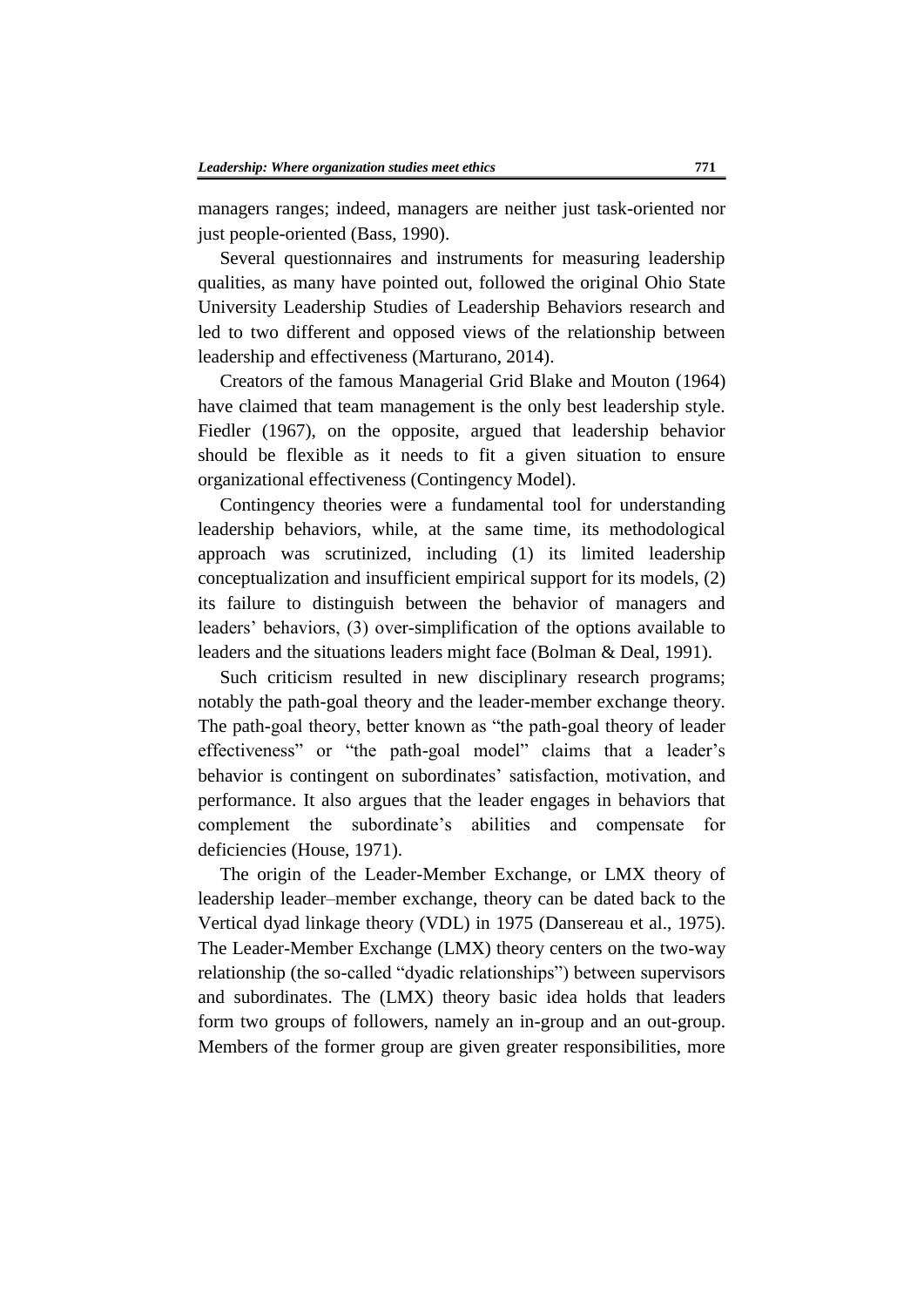rewards, and, basically, more attention. The leader allows them some latitude in their roles; in fact, in-group members work within the leader's inner circle of communication. Out-group members are not within the leader's inner circle: they receive less attention and fewer rewards, and are managed by formal rules and policies (Lunenburg, 2010).

LMX theory assumes that leaders develop an exchange with each of their subordinates, and that the quality of these leader-member exchange relationships influences subordinates' responsibility, access to resources, and performance. Moreover, LMX theory aims at promoting positive employment experiences by augmenting organizational effectiveness. Finally, LMX theory focuses at increasing organizational success through the creation of leaders and subordinates mutual positive relations (Graen & Uhl-Bien, 1995).

Very importantly, the path-goal theory was very popular around 1970-90, but it has been overtaken by the LMX theory at the turn of this century as the most popular leadership theory. Path-goal theory research did not evolve further because of some implication in its design; it is not only leader-centered, but also sees a leader as a semi god; moreover, the Path-Goal Theory, in spite of its reformulation by House (1996), is a normative theory with strong authoritarian assumptions, but still it needs to be seen whether the modifications in the theory would work in environments where group members work in an independent, creative, intelligent, and knowledgeable way. In other words, there is a general disagreement whether or not the Path-Goal theory can be universally applied.

On the contrary, LMX theory is still being researched and improved and even giving birth to new and interesting leadership models. However, the highest limit of this theory is the fact that it does not help much in describing the specific leader behaviors that promote high quality relationships. LMX theory is indeed a descriptive (rather than normative) leadership theory centered on explaining the way in which people relate to and interact with each other rather than on prescribing how to form high quality LMX relationships (Gerstner & Day, 1997).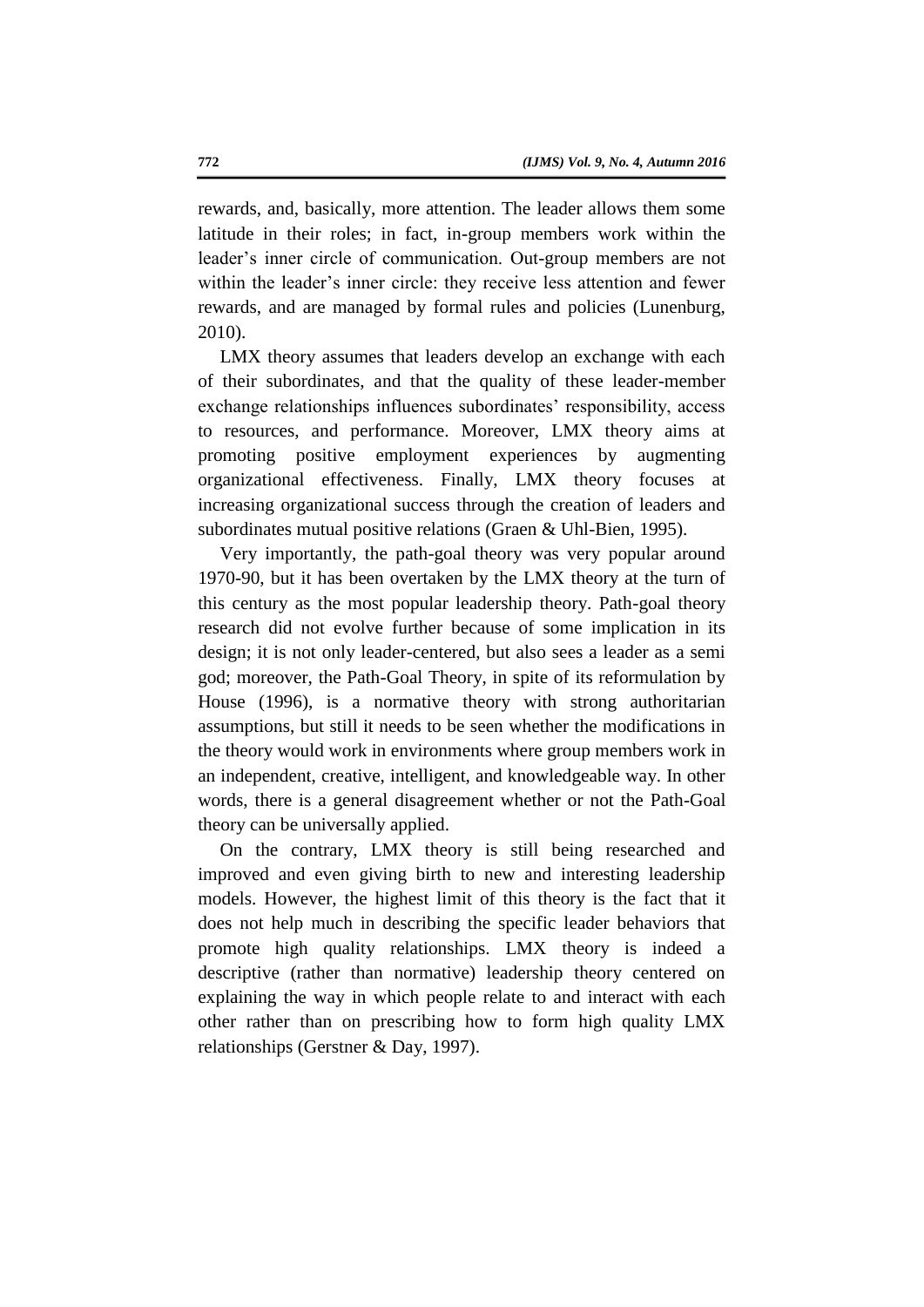These theories operate a kind of Copernican revolution by putting followers at the center of leadership studies in place of leaders. Followership opens leadership to be a more complex and systematic activity that involves mutual influence between followers and leaders (Fiedler, 1993); in the end, leaders are a product of followership, or, in other words, leaders are selected by followers! Leader-followers multidirectional relation is an increasingly interesting field studied in order to understand the leadership phenomenon (Rost, 1991).

These leader-followers relations can be analyzed from different perspectives: not only from an influence point of view, as they interact in groups, and are thus involved in several fundamental group-level processes; at an impersonal level it, relates with influence and persuasion among individual group members; at the perceptual level, leader-followers relations involve followers' perceptions and expectations of leaders; finally, leader-followers relations are integral, as we have seen above, to many leadership theories and still have a special role in the transformational/ transforming theory in which leadership "provides a deeper level of connection with followers through the leader's ability to be a role model for the followers, inspire them through a vision, intellectually challenge them and demonstrate a genuine concern for the individual followers' wellbeing" (Hoyt, 2009).

## **Transformational, Transforming, and Transactional theories of leadership**

James MacGregor Burns (1987), in his seminal book, Leadership raised a completely new research paradigm by bringing forward, according to American ethics scholar Joanne Ciulla (1995), a normative conception of Leadership, which can be labelled transforming leadership. Burn's new paradigm is indeed normative as it does not intend to simply describe how leaders in fact behave but, rather, prescribes how they ought to behave.

Burn's new research paradigm, focusing on the normativedescriptive aspects of leadership, was not a commonplace in Leadership Studies. Very interestingly, Burns unveiled a philosophical-methodological problem that had passed basically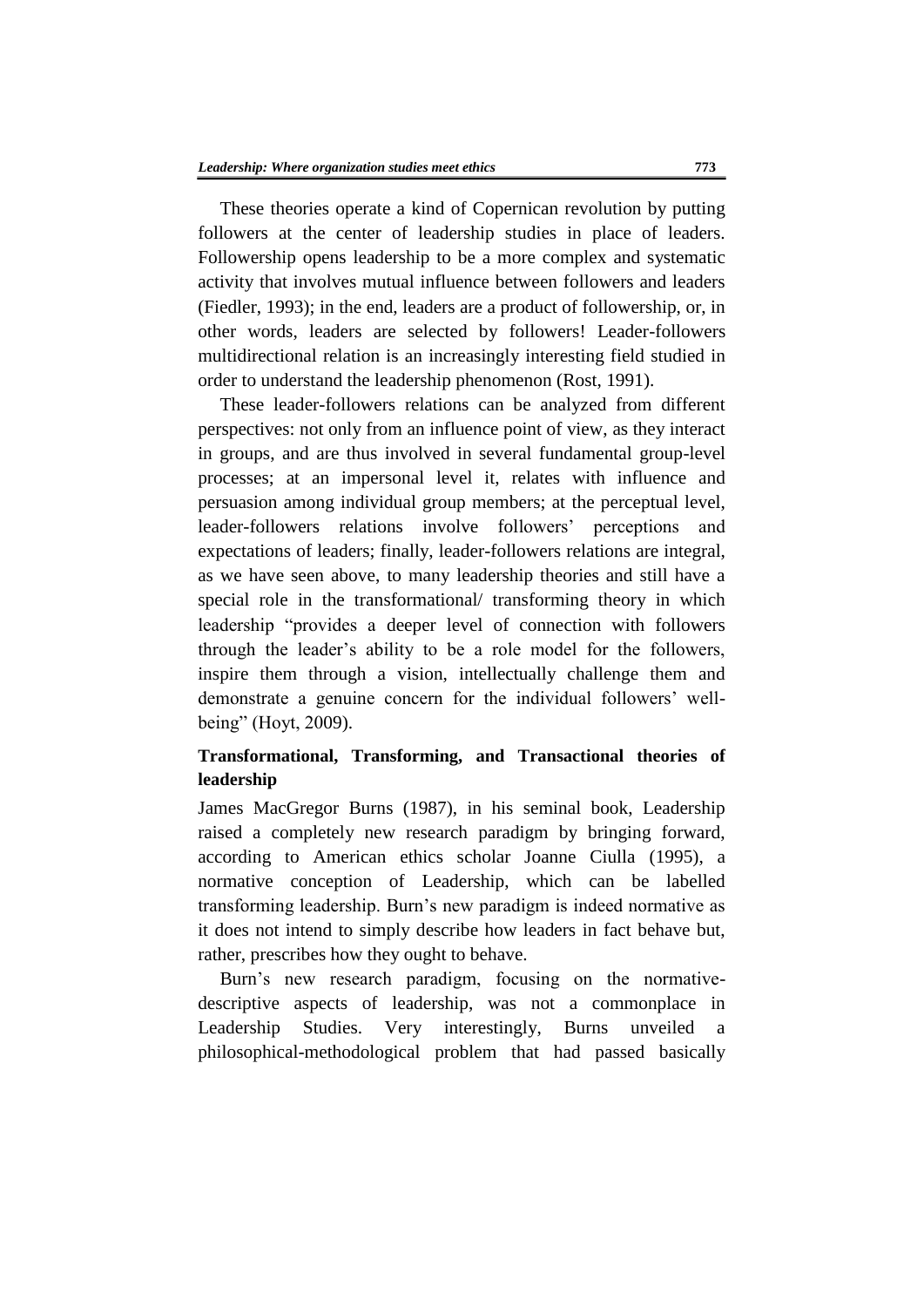unnoticed through Leadership Studies earlier in history. Past leadership scholars were actually ambiguous regarding the purpose of their studies; namely, whether they were putting forward a descriptive or a normative theory of leadership. This ambiguity led to a number of internal contradictions in much the same way as ambiguities between question of ethics and law in normative reasoning led to ethical and legal fallacies (Marturano, 2014).

The Scottish philosopher and pioneer social scientist David Hume famously warned about shifting from is statements to ought statements (later called the Is-Ought Fallacy). Hume's Is-Ought Fallacy, indeed, states that many scholars make normative claims (that is about what ought to be) on the basis of descriptive statements (i.e. about what actually is). Hume found that there seems to be a sharp difference between descriptive statements (about what it is) and normative statements (about what ought to be), and that it is not clear cut how someone can contingently infer from descriptive statements to normative ones (Hume, 1739).

Very similarly, almost every major contribution to leadership studies, "still move quickly from analyzing what leadership is to asserting a model of how it gets done, and thence to prescriptions for what leaders should do, and all too often these kinds of studies start at the end, with value laden notions of what ought to be the case" (Gosling & Marturano, 2008). According to Burns, transforming leadership "aims at moving beyond people's wants and wishes, thereby engaging their real needs and values" (Price, 2008).

Burns argues that transforming leadership allows people to transcend the claims of the multiplicity of everyday wants, needs, and expectations by raising both leaders and followers «to higher levels of motivation and morality» (Burns, 1987: 20). Burns contrasted transforming leadership to the more common, transactional varieties of leadership characterized in terms of the notion of exchange which could be economic, political, or psychological. According to Price, the morality associated with transactional leadership is thus an ethics of choice and individualism that characterizes the market and contemporary politics (Price, 2008).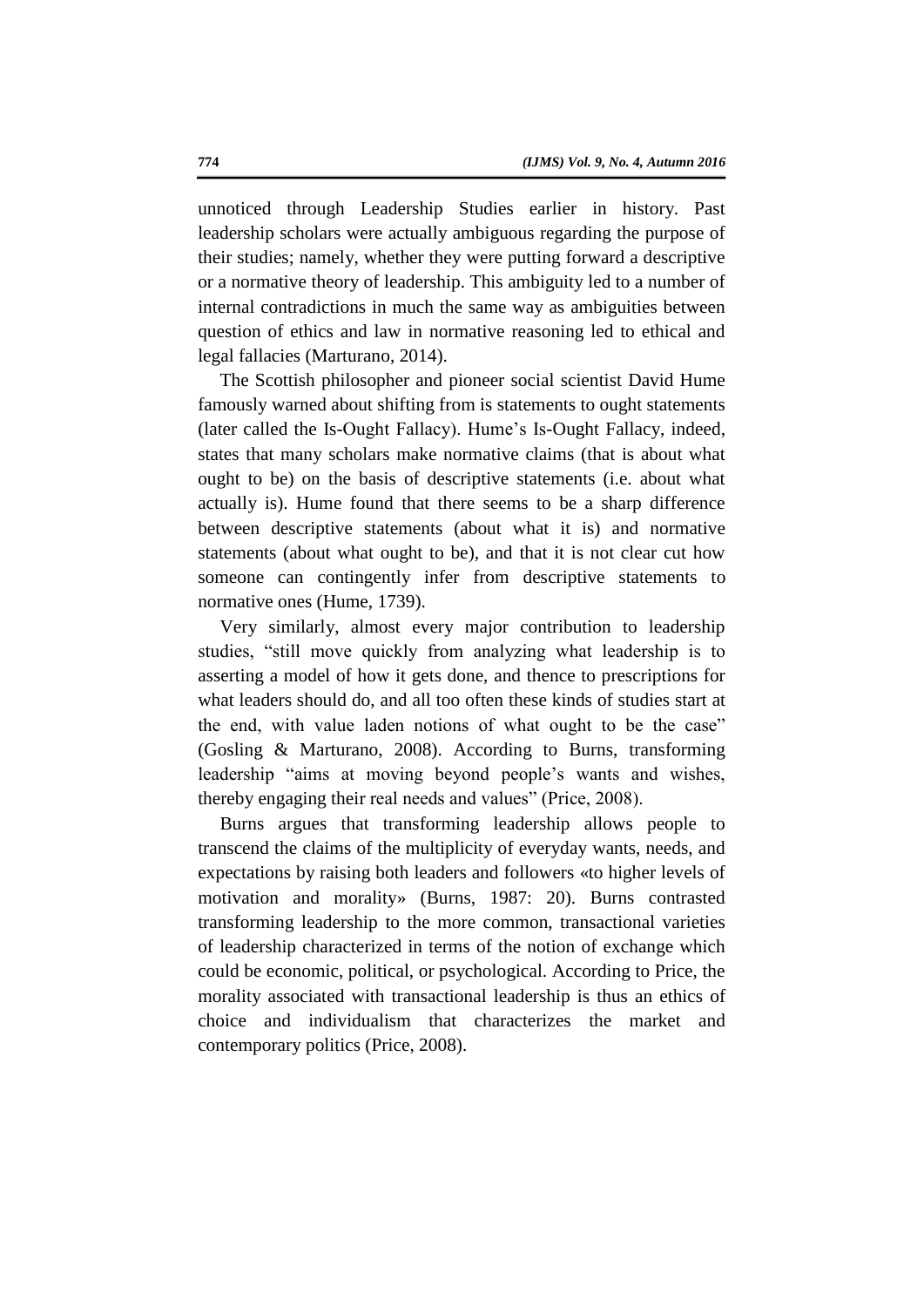Pioneering leadership scholar Bernard M. Bass (1985) further elaborated on Burn's dichotomy between transforming and transactional leadership. Bass claims that they are not on two opposite ends of a continuum, but are two definite separate paradigms. Bass concludes that the best leaders are indeed both transformational and transactional.

Transactional and leader-members exchange (LMX) theories are commonly seen as a further step to the dominant "leader-oriented" approaches which focus on the leader's actions and attitudes (Bass, 1985). Despite their behaviorist assumptions, such theories do not focus on the normative-ethical elements of leadership, but they have the advantage of shifting the meaning of leadership studies from a leader-centered to a holistic vision of leader-followers interaction. The main limit of this approach is to confine such interaction to that of "rational agents" ignoring complex, emotional factors, and social values (Tavanti, 2008).

## **From transforming leadership to ethical leadership**

Leadership ethics, finally, emerged at the end of the  $20<sup>th</sup>$  Century as a development of Burns' transforming/transactional theory. That is a distinct area of applied ethics and leadership studies while it is not, strictly speaking, an area of professional ethics- as Engineering Ethics or Information ethics. Leaders indeed face additional challenges as their work is not professionally regulated like the job of an engineer or a lawyer.

Leadership Ethics shares many ethical challenges with Corporate Social Responsibility and Business Ethics, but also with other branches of applied ethics and politics, for instance, ethical problems related to leadership behavior with shareholders and stakeholders as for the environmental impacts of such an organization in a particular territory. In general, ethical leadership studies are concerned with the relation between ethical behavior and effectiveness in leadership as it seems that leaders cannot always be at the same time ethical and effective (Ciulla, 2008b).

Joanne Ciulla (2008b) claims that ethical leadership is based - on the heels of Burns' works- on a leader-follower relation that is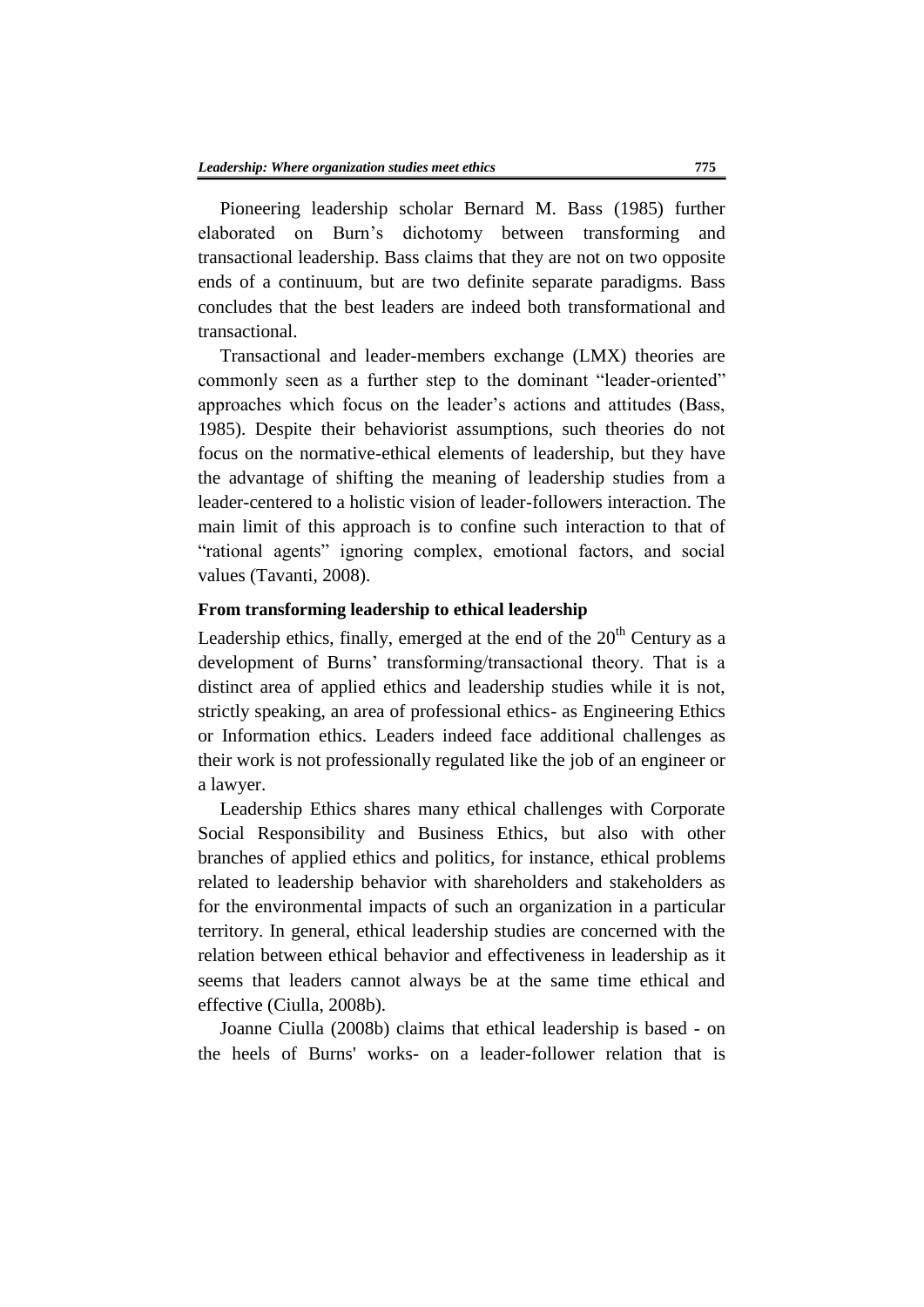consisted of an ongoing dialogue about values. Ciulla concludes that "the quality of all aspects of leadership rest on how well leaders promote the end values of liberty, justice, equality and happiness. These are lofty moral standards, but the relationship between what leaders are and what they should be is the main point of studying leadership".

Many authors claim that the ethical element is central to authentic leadership. Luthans and Avolio (2003), for example, claim that authentic leadership is defined with a set of characteristics such as confident, hopeful, optimistic, resilient, moral/ ethical, and futureoriented and gives priority to developing associates to be leaders. An authentic leader must be true to him/ herself and their exhibited behavior positively transforms or develops associates into leaders themselves (Luthans & Avolio, 2003). However, other studies have emphasized that a leader can be true to him in a corrupted organizational environment and, ironically, still are an authentic leader (Shamir & Eilam, 2005).

In ethical theory, this claim is not that paradoxical as it can be paralleled to the internalist-externalist debate that stems out from contemporary discussions over David Hume's motivational theory (Hume, 1739). How and under what conditions moral belief can itself be motivated is a matter of dispute. Some scholars, such as Thomas Nagel (1970), John McDowell (1979), and, recently, Russ Shafer-Landau (2003), hold that "moral belief is sufficient to motivate directly: Merely believing that it is right, say, to keep a promise will move the believer, at least to some degree, to act so as to keep the promise" (Rosati, 2016). This view is called ethical internalism.

Others, such as Michael Smith (1994) and Peter Railton (1986), hold the externalist standpoint that is "moral beliefs produce desires, which then motivate in conjunction with the moral beliefs that produced them. Believing that it is right to keep a promise produces a desire to do so, and these cognitive and conative states jointly move the believer, at least to some degree, to act so as to keep the promise" (Rosati, 2016). In other words, according to the externalists, "belief is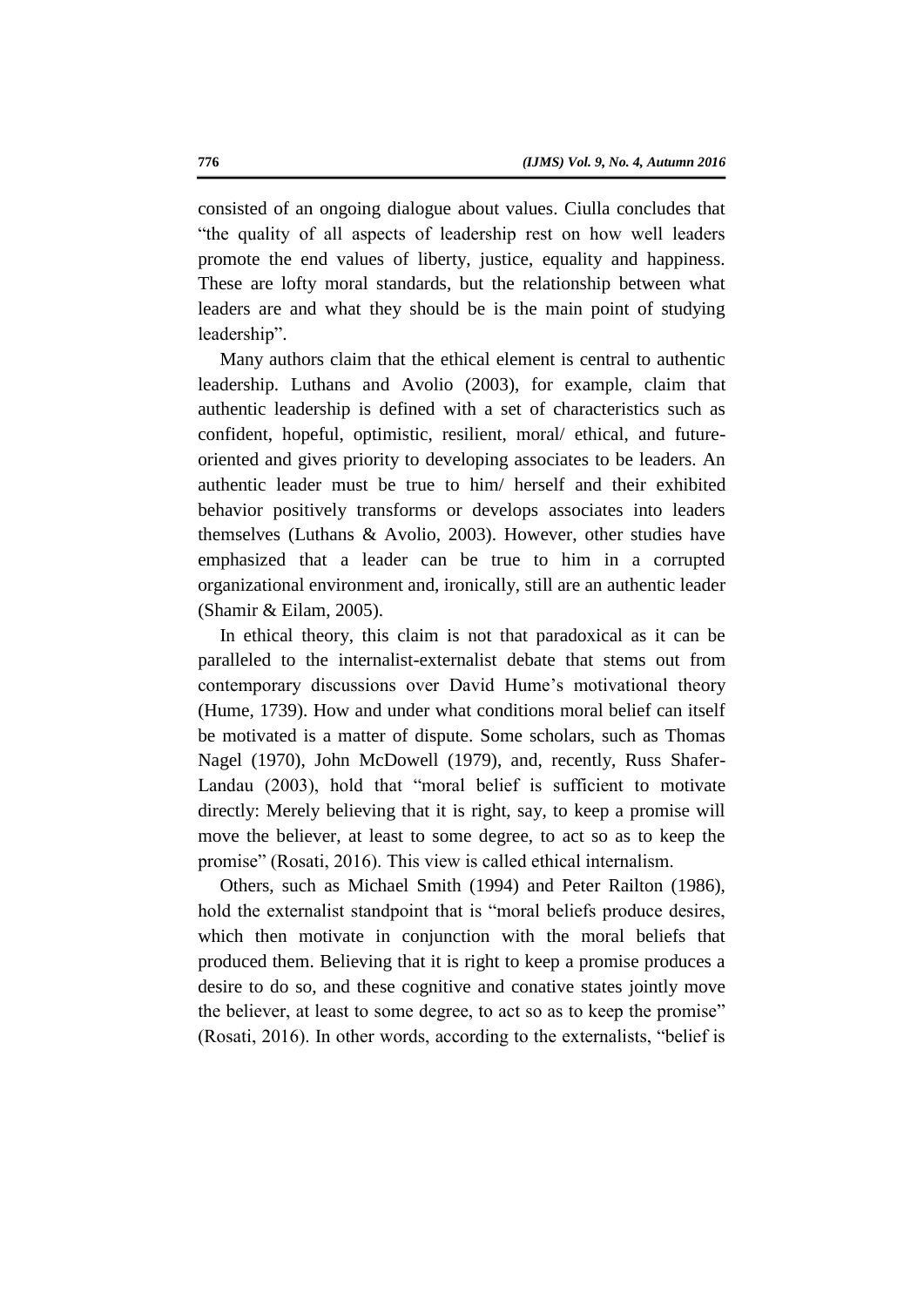insufficient for motivation, which always requires, in addition to belief, the presence of a desire or conative state" (Rosati, 2016).

Moral motivation thus cannot arise from moral belief alone but must depend as well upon a pre-existing desire or other imperativelike or intrinsically motivating state. Authentic leadership moves from an internalist standpoint and it is incompatible with the externalist one. But, according to Hume and champions of the externalist position, ethical behavior may move too from personal or organizational desires (such as using bribery for maximizing profits) and still being authentic leadership (Rosati, 2016). This philosophical debate shows the difficulties to correctly characterize what authentic leadership is, as the very nature of ethical behavior is still conceptually slippery.

## **Conclusion**

The need of a normative theory of leadership is twofold: on the one hand, normative theories help unfold methodological puzzles and failures within leadership studies such as the idiosyncrasies within the idea of a superhuman and undemocratic leader in the path-goal theory or the fallacious inferences that dominate leadership folk theories (i.e. if you want to be successful, you must behave in your work like Steve Jobs- or in that work situation you should behave as Steve Jobs did in a similar occasion), but also reinforcing the idea that leadership is strongly cultural-dependent and relies on followers' perception of a leader, values, needs, and beliefs.

Philosophy (that is the combination of ethics and critical thinking) is placed again at the heart of leadership. According to Hodginkson's seminal work on philosophy of leadership, logic- or critical thinkingis the executive's basic tool. It enters into his work through the weighting and assessing an argument, through the continuous monitoring for fallacy in presentations, projects, and plans. Logic/ critical thinking deals with matter of facts, structure, coherence, and consistency, causal chains and explanatory systems and sequences; ethics deal with all matters of value, from beliefs to morality, through the valuational, to all complexities of motivation.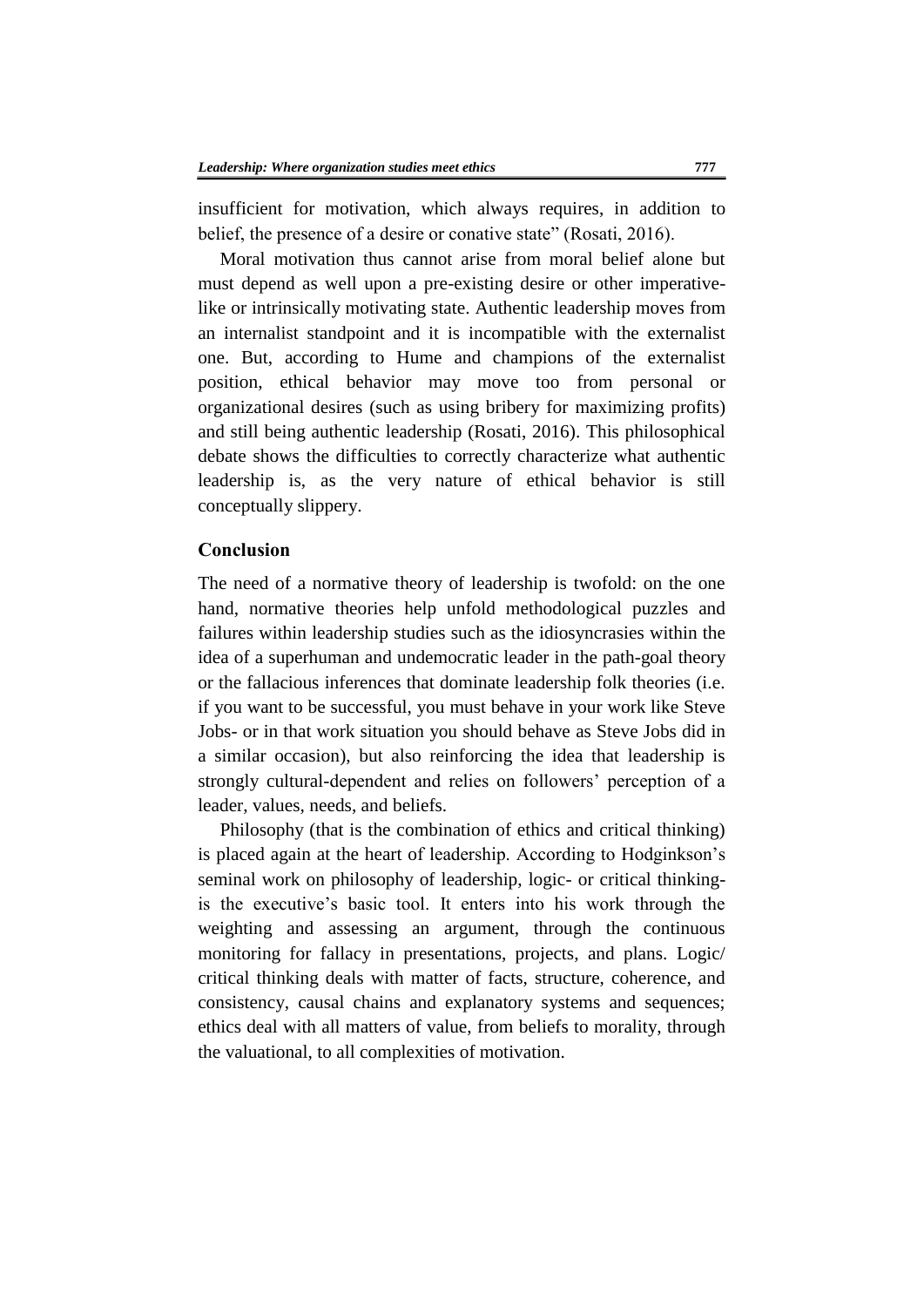Logic and ethics encompass all organizational behavior (Hodginkson, 1983: 4) which is becoming more and more complex and culture-related. While social science models are still being pervasively used encompassing also studies on cultural leadership (House et al., 2004), they are not able to grasp the complexities and the contingencies of a specific leadership role, neither are able to correctly explain the complex cultural environment in which leadership is embedded (Marturano et al., 2010).

As Von Hayek (1954) has argued, whole branches of social sciences, especially those developed as behavioral sciences and macroeconomics theories, rely not on concrete problems they tried to solve but only over the scholarly desire to strictly adhere with scientific methodology that, unfortunately, derives from a wrong interpretation of the methodologies used in natural sciences (Von Hayek, 1954). While the latter should explain the regularities of nature, the former should explain the unintended and unforeseen effects of human actions (Popper, 1957: 26). Logic and ethics have the role to fill this gap by passing the dichotomy between the normative and the descriptive for a more inter-subjective, organization-related, culture-aware way of thinking.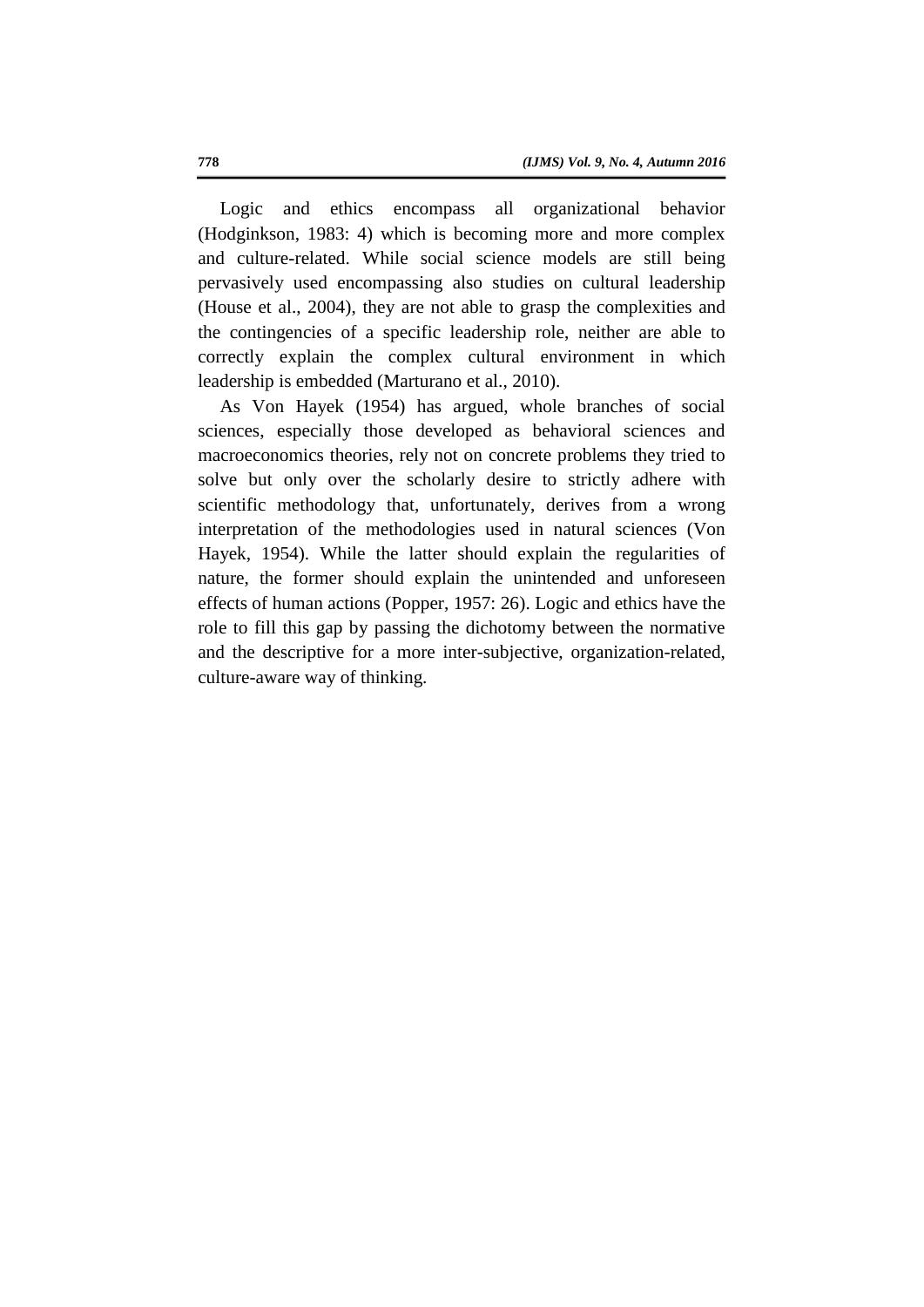#### **References**

- Adair-Toteff, C. (2005). Max Weber's Charisma. *Journal of Classical Sociology*, 5(2), 189-204.
- Andersen, J. A. (2000). Leadership and leadership research, in Dahiya, D.F. (ed.), *Current issues in business disciplines*, vol. 5, *Management II*, New Delhi: Spell-bound Publications, 2267-2287.
- Avolio, B. (2005). *Leadership development in balance*. Mahwah (NJ): Lawrence Erlbaum.
- Bass, B. M. (1985). *Leadership and performance beyond expectations*. New York: Free Press.
- Bass, B. M. (1990). *Bass & stodgill's handbook of leadership: Theory, research, and managerial applications*. 3rd ed., New York: The Free Press.
- Bird, C. (1940). *Social psychology*. New York, Appleton-Century.
- Blake, R. R., & Mouton, J. S. (1964). *The managerial grid, Houston (TX)*. Gulf Press.
- Bolman, L., & Deal, T. (1991). *Reframing organizations: Artistry, choice, and leadership*. San Francisco (CA): Jossey-Bass.
- Burns, J. M. (1978). *Leadership*. New York: Harper & Row.
- Carlyle, T. (1969). *Thomas carlyle on heroes and hero-worship and the heroic in history*. New York: AMS Press.
- Ciulla, J. (2008). Ethics. in Marturano, A. and Gosling, J. (eds.), *Leadership the key concepts*, cit., 58-62.
- Ciulla, J. (1995). Leadership ethics: Mapping the territory. *Business Ethics Quarterly*, 5(1), 5-28.
- Conger, J. A., & Kanungo, R. N. (eds.) (1998). *Charismatic leadership in organizations*. Thousand Oaks (CA), Sage.
- Dansereau, F., Graen, G. B., & Haga, W. J. (1975). A vertical dyad linkage approach to leadership within formal organizations. *Organizational Behavior and Human Performance*, 13(1), 46-78.
- Emerson, R. W. (1996). *Representative men.* Seven Lectures, Cambridge (MA): Belknap Press.
- Fiedler, F. E. (1967). *A theory of leadership effectiveness*. New York, McGraw-Hill.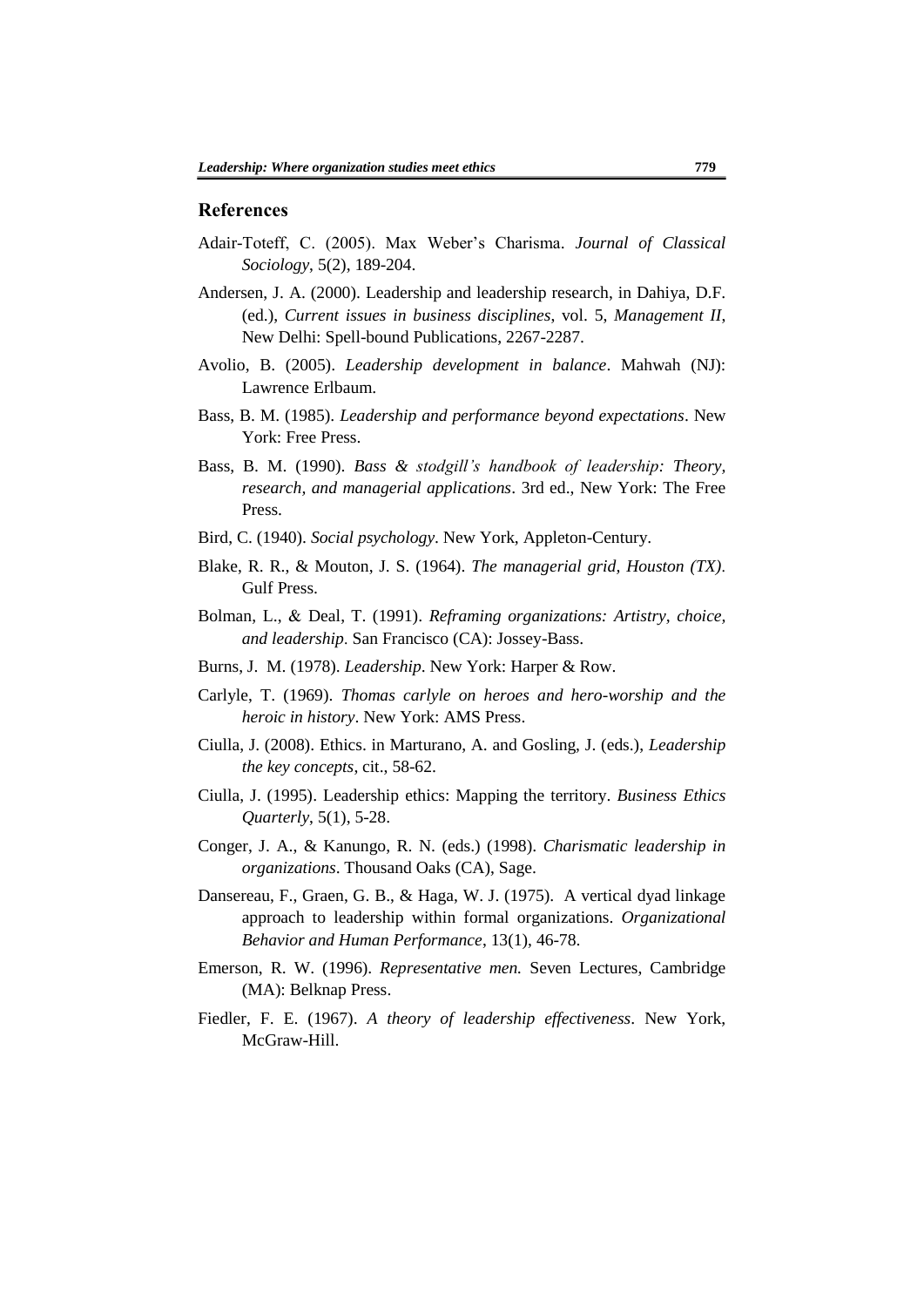- Fiedler, F. E. (1993). The leadership situation and the black box in contingency theories. in M. M. Chemers & R. Ayman (Eds.), *Leadership theory and research: Perspectives and directions*, San Diego, CA: Academic Press, pp. 1-28.
- Fleishman, E. A., & Harris, E. F. (1962). Patterns of leadership behavior related to employee grievances and turnover. *Personnel Psychology*, 15(2), 43-56.
- Gerstner, C. R., & Day, D. V. (1997). Meta-analytic review of leadermember exchange theory: Correlates and construct issues. *Journal of Applied Psychology*, 82(6), 827-844.
- Gosling, J., & Marturano, A. (2008). Introduction. in Marturano, A. and Gosling, J. (eds.), *Leadership; The key concepts*, cit., xxiii-xxvi.
- Graen, G. B., & Uhl-Bien, M. (1995). The Relationship-based approach to leadership: Development of LMX theory of leadership over 25 Years: Applying a multi-level, multi-domain perspective. *Leadership Quarterly*, 6(2), 219-247.
- Hodginkson, C. (1983). *The philosophy of leadership.* London, Blackwell.
- House, R. J. (1971). A path-goal theory of leadership effectiveness. *Administration Science Quarterly*, 16(3), 321-339.
- House, R. J. (1996). Path-goal theory of leadership: Lessons, legacy and a reformulated theory. *Leadership Quarterly*, 7(3), 323-353
- House R., Hanges, P., Javidan, M., Dorfman, P., & Gupta, V. (eds.) (2004). *Culture, leadership and organizations. The Globe study of 62 Societies*, London: Sage.
- Hoyt, C. L. (2009). Leader-followers relations. in Marturano, A. and Gosling, J. (eds.), *Leadership; The Key Concepts*, cit., 90-94.
- Hume, D. (1739). *A treatise of human nature*. Norton, D. F. and Norton, M.J. (eds.), Oxford: Oxford University Press, 2000.
- Jackson, B., & Parry, K (2008). *A very short, fairly interesting and reasonably cheap book about studying leadership*. London: Sage.
- Kets De Vries, M. F., & Engellau, E. (2004). *Are leaders born or are they made?: The case of alexander the great*. London: Karnac.
- Lunenburg, F. C. (2010). Leader-member exchange theory: Another perspective on the leadership process. *International Journal of Management, Business, and Administration*, 13(1), 1-5.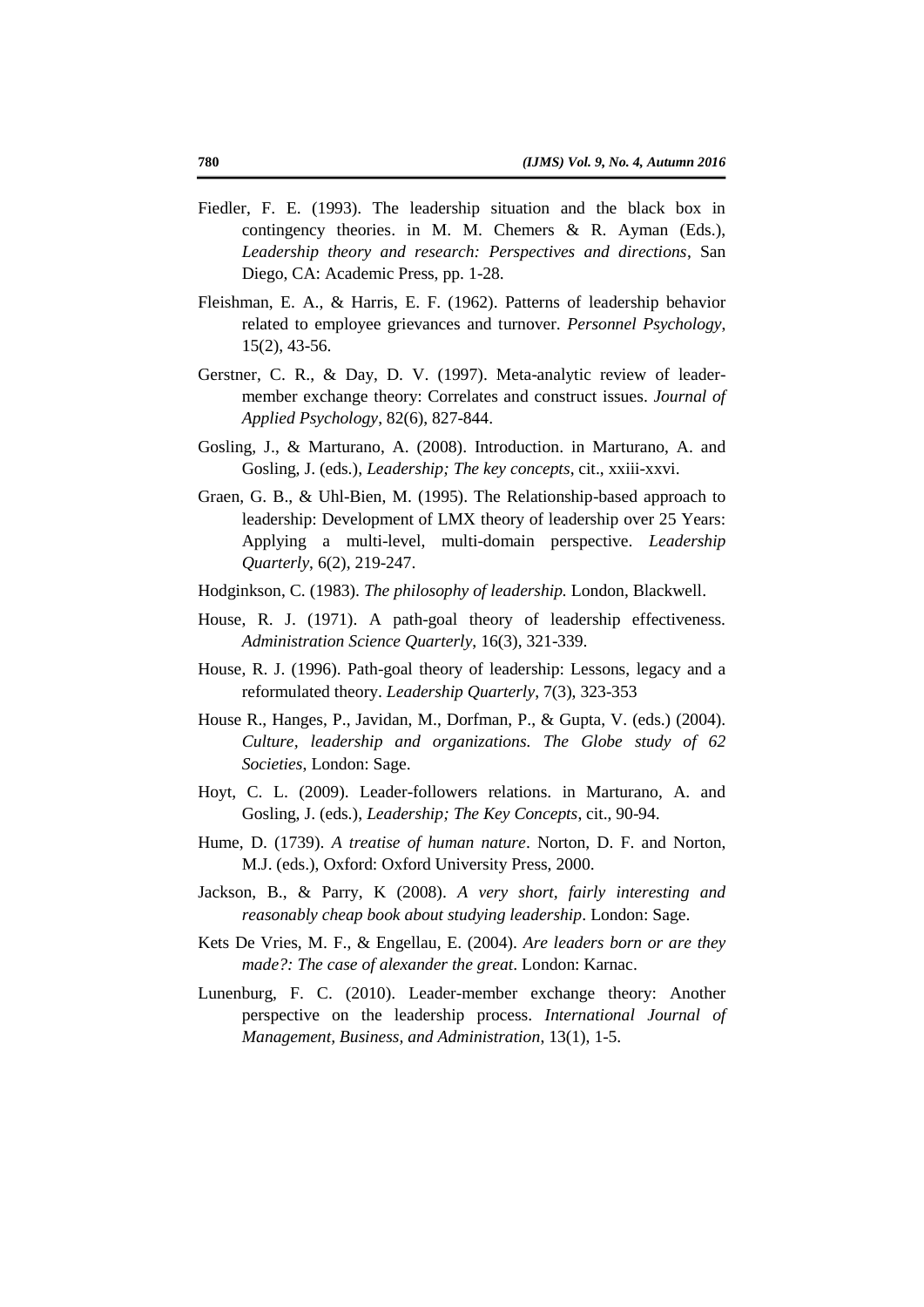- Luthans, F., & Avolio, B. (2003). Authentic leadership: A positive development approach. In K. S. Cameron, J. E. Dutton, & R.E. Quinn (Eds.), *Positive organizational scholarship: Foundations of a new discipline*, San Francisco, CA: Berrett-Koehler, pp. 241-261.
- Mann, R. D. (1959). A review of the relationship between personality and performance in small groups. *Psychological Bulletin*, 56(4), 241-270.
- Marturano, A., & Arsenault, P. (2008). Charisma, in Marturano, A. and Gosling, J. (eds.), *Leadership; The Key Concepts*, cit., 18-22.
- Marturano, A., & Gosling, J. (eds.) (2008). *Leadership; The key concepts*. London: Routledge.
- Marturano, A., Wood, M.. & Gosling, J. (2010). Leadership and language games. *Philosophy of Management*, 9(1), 59-83.
- Marturano, A. (2014). A short journey through the unknown life of leadership studies. *Rivista Internazionale di Filosofia e Psicologia*, 5(3), 326-331.
- McCall, M. W. (1976). Leadership research: Choosing gods and devils on the run. *Journal of Occupational Psychology*, 49 (3), 139-153.
- McDowell, J. (1979). Virtue and reason. *Monist*, 62(3), 331–350.
- Nagel, T. (1970). *The Possibility of altruism*. Oxford: Oxford University Press.
- Popper, K. (1957). *Poverty of historicism*. London: Routledge.
- Price, T. (2008). Transformational leadership. in A. Marturano and J. Gosling (eds.), *Leadership, The Key Concepts*, cit., 170-174.
- Railton, P. (1986). Facts and values. *Philosophical Topics*, 14(2), 5–31.
- Riggio, R. (2009). Leaders born or made?. *Psychology Today*, March 18. https://www.psychologytoday.com/blog/cutting-edge-leadership/ 200903/leaders-born-or-made. Last Access 1.10.2016.
- Rosati, C. (2016). Moral motivation. *Stanford Encyclopedia of Philosophy*, http://plato.stanford.edu/entries/moral-motivation/. Last Access 1.10.2016.
- Rost, J. C. (1991). *Leadership for the Twenty-First Century*. New York: Praeger.
- Shafer-Landau, R. (2003). *Moral realism: A Defence*. Oxford: Clarendon Press.